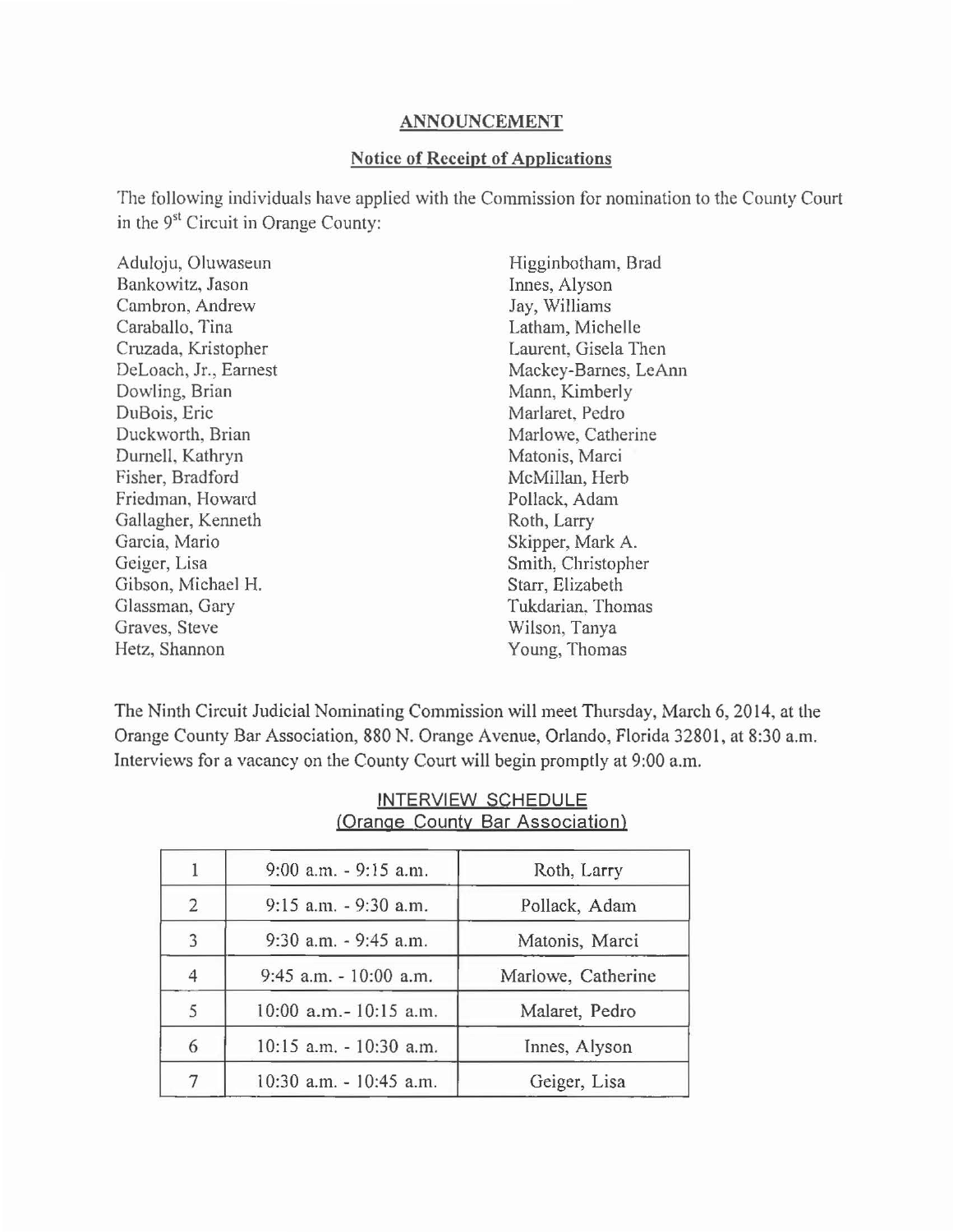|    | $10:45$ a.m. $-11:00$ a.m. | <b>Break</b>         |
|----|----------------------------|----------------------|
| 8  | $11:00$ a.m. $-11:15$ a.m. | Duckworth, Brian     |
| 9  | 11:15 a.m. - 11:30 a.m.    | DuBois, Eric         |
| 10 | 11:30 a.m.-11:45 a.m.      | Dowling, Brian       |
| 11 | 11:45 a.m. $-12:00$ p.m.   | Cruzada, Kristopher  |
| 12 | 12:00 p.m.- 12:15 p.m.     | Caraballo, Tina      |
|    | 12:15 p.m. -1:15 p.m.      | Lunch                |
| 13 | $1:15$ p.m. $-1:20$ p.m.   | Young, Thomas        |
| 14 | 1:20 p.m. - 1:25 p.m.      | Wilson, Tanya        |
| 15 | 1:25 p.m. $-1:30$ p.m.     | Tukdarian, Thomas    |
| 16 | $1:30$ p.m. $-1:35$ p.m.   | Starr, Elizabeth     |
| 17 | $1:35$ p.m. $-1:40$ p.m.   | Smith, Christopher   |
| 18 | 1:40 p.m. - 1:45 p.m.      | Skipper, Mark        |
| 19 | 1:45 p.m. $-1:50$ p.m.     | McMillan, Herbert    |
| 20 | 1:50 p.m. $-1:55$ p.m.     | Mann, Kimberly       |
| 21 | 1:55 p.m. $-2:00$ p.m.     | Mackey-Barnes, LeAnn |
| 22 | $2:05$ p.m. $-2:10$ p.m.   | Laurent, Gisela      |
| 23 | $2:10p.m.-2:15p.m.$        | Latham, Michelle     |
| 24 | 2:15p.m.- 2:20p.m.         | Jay, William         |
|    | 2:20 p.m. -2:35p.m.        | <b>Break</b>         |
| 25 | 2:35 p.m. - 2:40 p.m.      | Higginbotham, Brad   |
| 26 | 2:45 p.m. - 2:50 p.m.      | Hetz, Shannon        |
| 27 | 2:50p.m. - 2:55p.m.        | Graves, Steve        |
| 28 | 2:55 p.m. - 3:00 p.m.      | Glassman, Gary       |
| 29 | $3:00$ p.m. $-3:05$ p.m.   | Gibson, Michael      |
| 30 | $3:05$ p.m. $-3:10$ p.m.   | Garcia, Mario        |
| 31 | 3:10p.m.- 3:15p.m.         | Gallagher, Kenneth   |
| 32 | 3:15 p.m. - 3:20 p.m.      | Friedman, Howard     |

 $\tilde{\Sigma}$